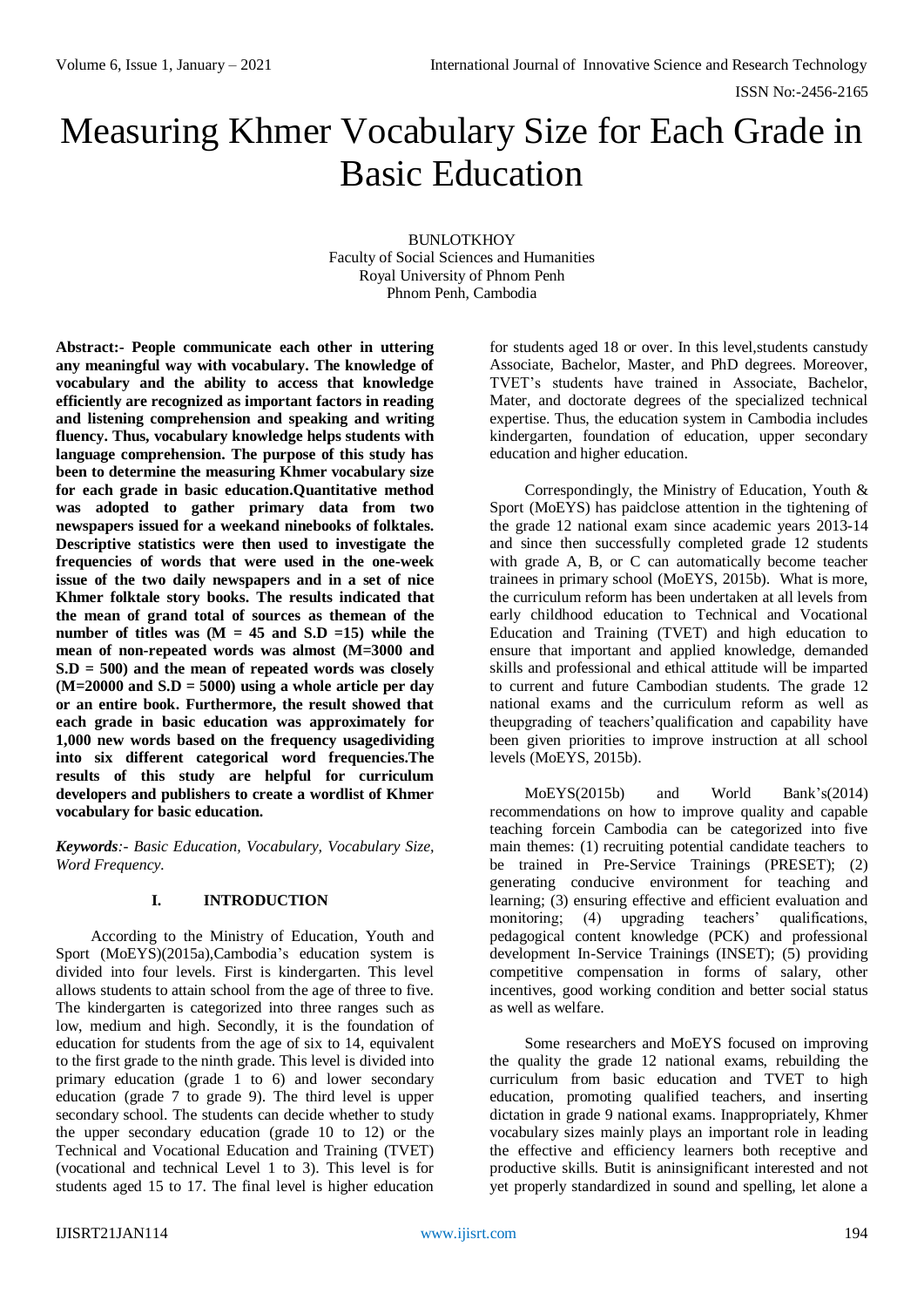list of words to be learned by grade in order of level of difficulty and frequency. Such an underdevelopment presents challenges for the learners and users. Mistakes in writing is everywhere from a few lines in social media to books. Furthermore, an assessment report in Khmer language for grade 3 and 6 students showed that less than 50% of themwho tookthe test scoredthe passing rate(MoEYS, 2017). Contributing factors can be many. One of which is the list of systematic analysis of the vocabulary to be taught by lower secondary and how they should be taught. This study will attempt to count and analyze the frequency of the words from two sources as media and the 9 books of folktales, using Dictionary of Khmer Language and Cambodian Dictionary Part I & II asthe main standard for counting words and word formations. Therefore, critical questions that cannot be ignored and which this study endeavors to address are as follows:

- 1. How many Khmer vocabulary word frequencies were used in the two daily newspapers per week and one set of Khmer folk tale story books?
- 2. How many and what words in each grade are for Khmer vocabulary of basic education based on frequency of its usage, in comparison to news sources?

# **II. LITERATURE REVIEW**

## **2.1Definition of Vocabulary**

Vocabulary has been defined differently by different researchers.Burns and Broman (1975)referred to "the stock of words used by a person, class, or profession"(p. 259). Hubbard (1983)argued that "vocabulary can be defined as a powerful carrier of meaning, 67".Hatch & Brown (1995)stated that the term vocabulary refers to a collection or set of terms which may be used by individual language speakers for a particular language or a series of words. Hornby(1995) described vocabulary as the total number of words in a language; a list of words with their meanings is vocabulary.Cameron (2001) defined vocabulary as one of the linguistic information fields which plays a major role for learners who acquire a language. Daimond and Gutlohn(2006)stated that vocabulary is the knowledge of words and word meaning. Neuman and Dwyer (2009)referred to vocabulary as"The total number of words that are needed to communicate ideas and express the speakers' meaning" (p.385 ).

## **2.2The Importance of Vocabulary**

Krashen and Terrell (2000) suggest that in order to convey their meaning, language learners must be able to produce lexical objects if they wish to express some concepts or ask for information. According toSchmitt(2000), vocabulary in language teaching indicated that vocabulary is central to communicative competence and to the acquisition of a second language.Vocabulary and lexical subjects are the core elements of learning and communication. Without vocabulary mediation, no amount of grammatical or other forms of linguistic knowledge can be used in conversation or discourse since vocabulary is shown to be much more concentrated than the knowledge of single words. In communication situations, Davies and Pearse (2000) point out that vocabulary is often more important than grammar. Language learners are frustrated as they find that they

cannot communicate effectively because they don't know many of the words they need.This is also reiterated by McCarthy(1990) who points out the value of vocabulary that no matter how well the student learns grammar, no matter how well the sounds of L2 are mastered, with no words to express a wide range of meanings, communication in an L2 simply cannot take place in any meaningful manner.

McKeown (2002)claimed that knowledge of vocabulary is at the heart of a language understanding and use. Vocabulary competence is one of the most important factors influencing language learning, and it is understood that vocabulary information helps improve language learning (Martin-Chang & Gould, 2008). Hence, if learners read more, they can develop their knowledge of vocabulary and vocabulary instruction improves not only the pronunciation of the learners but also their writing skills. According to Harmer(2007), learners were constantly tested in vocabulary learning to find out how they can develop their level of vocabulary knowledge. If learners do not have sufficient vocabulary knowledge, they will have difficulties in recognizing the content, thereby failing the vocabulary learning test and losing interest in reading.

# **2.3Measuring VocabularySize**

A vocabulary size test measures just how many words a learner understands. It typically measures the knowledge of the word form and the ability of a learner to link that form to a meaning. A measure of receptive vocabulary size looks at what kind of knowledge is needed forlistening and reading. A receptive test measures whether the learners can give or choose meaning when seeing the word type.The finding of Kirkpatrick (1891)presented that the vocabulary of native speakers of English at between 10,000 and 100,000<br>words dependent on education. Thorndike and words dependent on education. Thorndike and Lorge's(1944) results indicated that learners knew around 17,000 basic words and they indicated an average learning rate of just under 1,000-word families. Seashore and Eckerson(1947) suggested college students learned more than 58,000 basic words.

Additionally, Hartmann (1946)produced estimates of 200,000 words known by undergraduates. Lorge and Chall(1963) estimated there were 16,900 basic words known to first graders.Diller (1978) estimated that over 50,000 words were known to seven-year-olds, and more than 100,000 words to junior high school students and children learn 20,000 words per year at the secondary school. Nagy and Herman(1984) estimated of 40,000 words known by college seniors. Miller and Gildea (1987)recommended that school students learn 5,000 words of vocabulary per year. White, Graves, and Slater (1990) suggest 60,000 words to educated monolingual speakers. Goulden, Nation, and Read (1990) estimate the vocabulary size of a well-educated adult native English speaker in research for L1 learners as subjects to be around 17,000 words.

According to D'Anna et al.(1991), undergraduate students know 16,785 words by recognition and 14,076 words which they could define. In addition, the receptive vocabulary exposure of English native speakers grew by up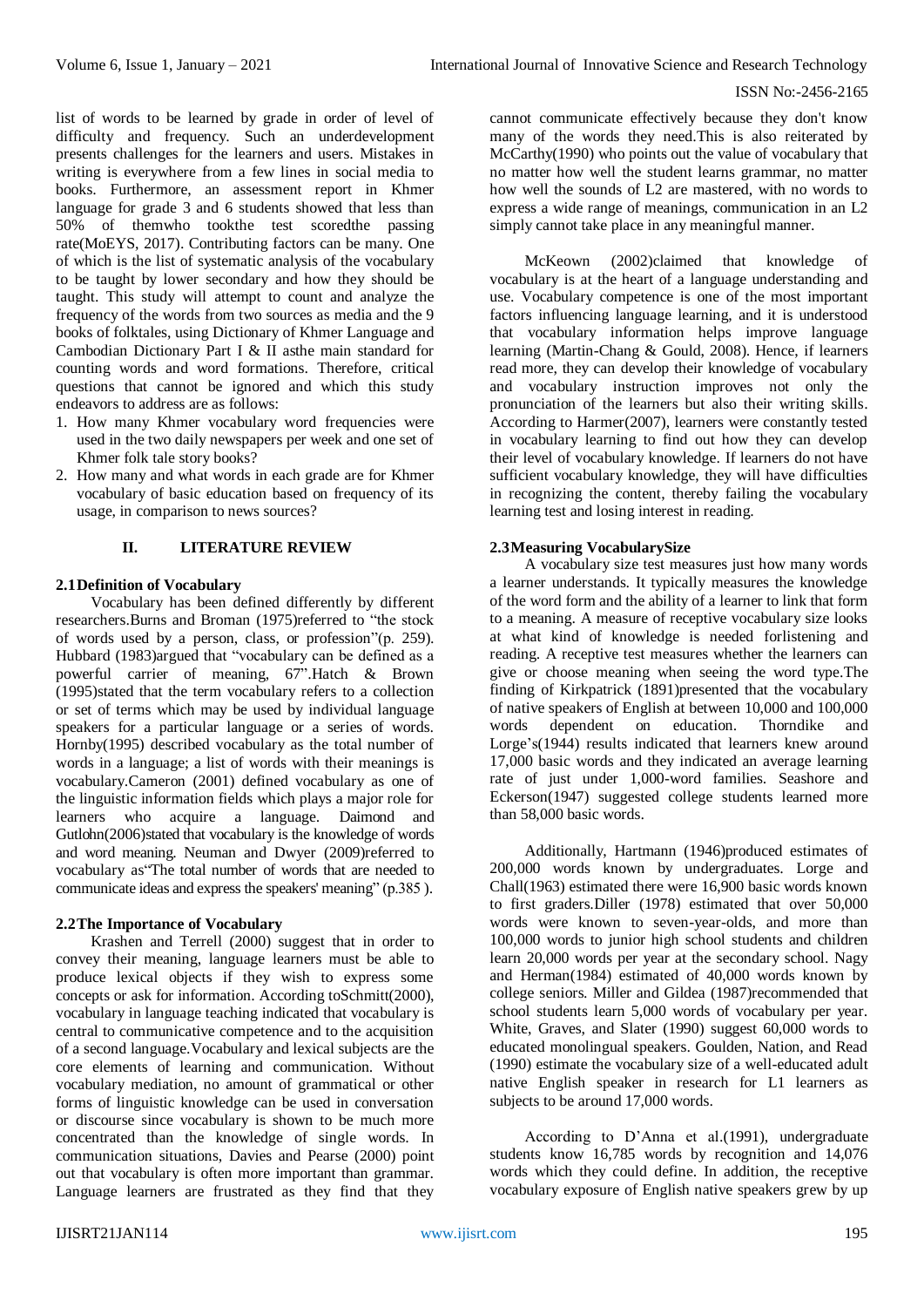to twenty years at the rate of 1,000-word families per year and also indicated that awareness of 5,000-word families is essential to enjoy reading(Hirsh & Nation, 1992).Laufer and Nation (1995)stated that a text coverage of 95% could be reached with a 5,000-word English vocabulary. Biemillerand Slonim(2001) found an average vocabulary size of 5,200 root words (word families) for six-year old which increased to 8,400 root words by nine years old. Such statistics roughly corresponded to adding two or three words to the responsive vocabulary of the children every day, resulting in an increase of about 1000-word families per year.

Biemillerand Boote(2006) estimated the number of known root meanings at the end of second graders to be around 6000, rising by 1000 per year and addressed the hypothesis and stated that American second grader adds 1,000 new meanings of words per year. Nation (2006) asserted that 8,000 to 9,000-word families are needed for understanding a written text and a vocabulary of 6,000 to 7,000-word families for comprehension of spoken text, if 98% coverage of a text is desired. Nonetheless, there was one statistic that is repeated regularly and has acquired the status of being a normal, and this is the number that kids learn about 3,000 new words a year (Graves, 2006).Milton (2009) proposed a common language for British undergraduates as limited as 9,000- word families. Milton and Treffers-Daller(2013)found UK undergraduates enter university with a 10,000-word definition vocabulary and gain about 500 words each year while studying.

#### **2.4Word Frequency**

A suitable measure of word helpfulness is frequency, which is showed how often a word occurs in normal use of a language orlarge proportion of both written and spoken texts that occur very frequently. It makes sense that language learners are taught words which belong to the most frequent lexemes of the language when those frequent words are likely to be the most useful. It is consistent with Laufer and Nation (1999)who argued thatteachers of English should focus on the 2000 most frequent words, on high-frequency vocabulary, and instead of teaching individual words which are less frequent, they should conduct strategies for deal with unfamiliar vocabulary. They have conducted several studies which, unsurprisingly, found that high-frequency words are mastered better than low-frequency words.

Stæhr(2008)stated that the 2000 most frequent English words constituted an important watershed and a sensible learning goal in lower secondary school students in Denmark, as those learners who knew those frequent words also performed relatively well in listening, reading and writing. The researcher employed the same tool as that ofSchmitt, Schmitt and Clapham(2001) to measure receptive vocabulary sizes. They clarified that the academic word level from the test was not relevant for low-proficiency learners.Similarly, the finding of Nation (2011)showed thathigh- and low-frequency vocabularies are frequency based with the standard of high-frequency vocabularyincluding 2,000 most frequent word families. Plus, 80% of any fixed English text covered by highfrequency vocabulary.

## **III. METHODOLOGY**

## **3.1Data Source for the study**

The data for this study is based on articles collected from two sources, i.e., two popular online newspapers in Cambodia (as indicated by numbers of daily site visitors and shares on social media such as Facebook) and 9 books of Khmer folktales (some of Khmer folktales including Khmer curriculum). The articles were issued all topics that are archiving for the study one week after they were published on the two newspapers' official websites in July 2017 and 9 books of folktales for this study. In total, 831 articles and 248 titles of Khmer folktales were collected. Therefore, all articles and Khmer folktales were selected. Table 3.1 shows the number of articles and titles of Khmer folktales analyzed in the study by online newspaper and 9 books of folktales.

| Name of sources                          | Number of stories or titles |
|------------------------------------------|-----------------------------|
| Raksmei Kampuchea Daily (one-week issue) | 443                         |
| Kohsantepheap Daily (one-week issue)     | 388                         |
| 9 books folk talk stories                | 248                         |
| <b>Grand</b> total                       | 1079                        |

**Table 3. 1***Total number of articles collected listed by newspaper and titles of Khmer folktales*

# **3.2Research Design and Instrument**

The researcher adopted quantitative method to collect data to answer the research questions. In this quantitative method, the researcher employed two tools in order to describe the present practice ofthe measuring Khmer vocabulary size for each grade in basic education.Therefore, the instrument would be used to obtain the primary data (831 newspaper articles and 9 books of folktales) for this study, which were then analyzed in the form of content and statistical analysis using PAN Khmer Line Breaking Program by using the standard of Dictionary of Khmer

LanguagePart I & II and word count tools would be utilized to identify the word frequency. Furthermore, the Excel program was used to remove duplicates and sort and filter words and Cambodian Dictionary Part I & II would be applied to be classified by word formation.

## **3.3Data Collection Procedure**

The researchers checked the official websites of Rasmei Kampuchea and Kohsantepheap to retrieve all articles and 9 books of Khmer folktales issued in the timeframe identified above. The researchers searched for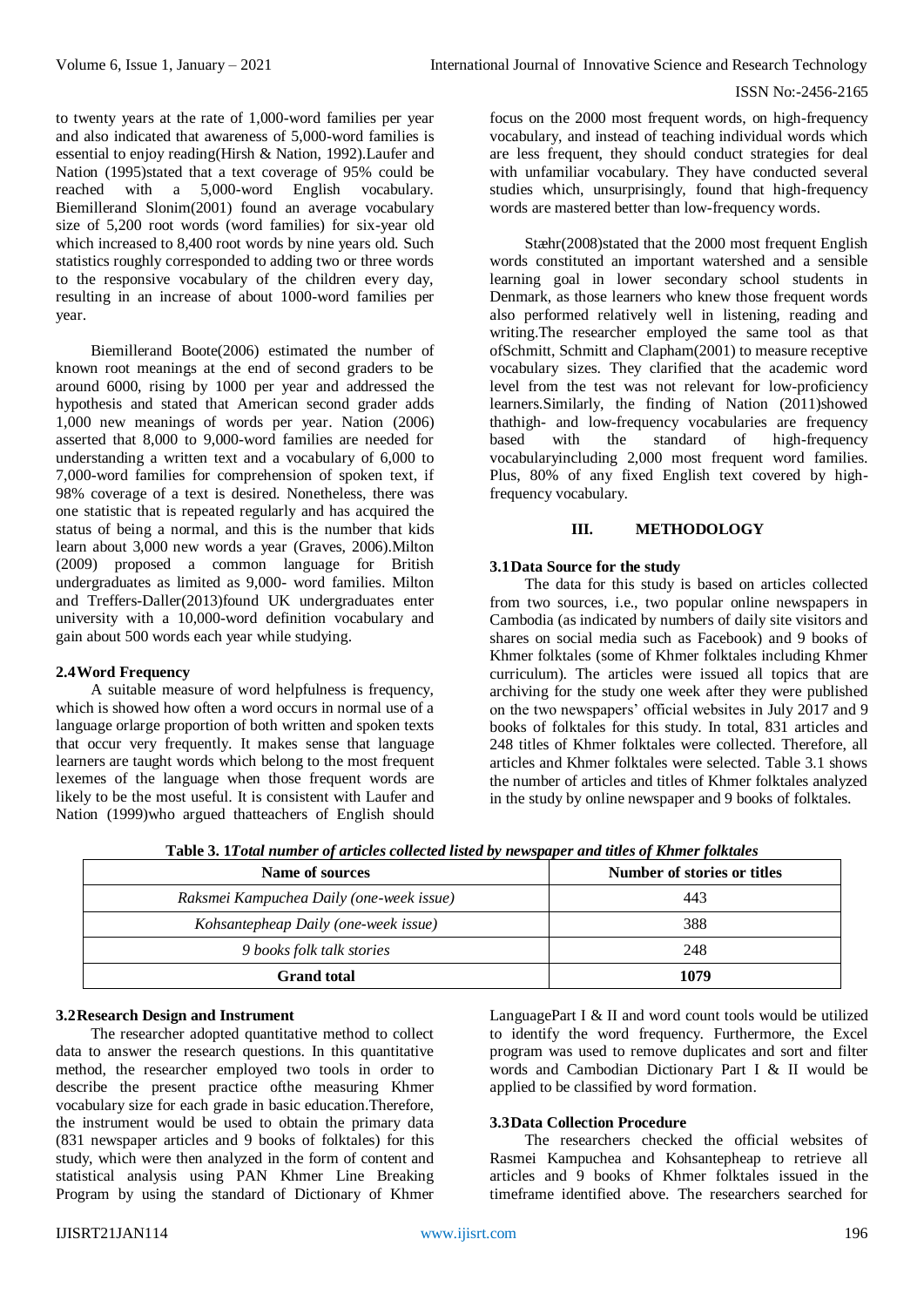articles by using the date of issues through the entire websites. All articles were copied and pasted on to the Microsoft word program for archiving as a text database for analysis.

#### **3.4Data Analysis and Statistical Procedure**

After collecting all articles and Khmer folktales, the researchers used the PAN Line Breaking Program to separate words by zero space. The researcher then used the "find and replace" in Microsoft word program by using the Paragraph Mark to count the words. No text in the pictures, headlines, captions, name of authors, proper nouns, and date of publication were counted and analyzed. The data for this study was analyzed using the computer software program as Excel. Word count in this study conducted in word counter tools. Descriptive statistics were utilized to analyze the data for this study. Descriptive statistics provide information on minimum, maximum, frequency distribution, mean, and standard deviation to count words.

## **IV. RESEARCH FINDINGS**

From the findings for this study are dividedinto two sections. The first section analyzed the word frequencies from two diary newspapers and one set of Khmer folk talk storiesusingPAN Khmer Line Breaking Program and relied on the standard of Dictionary of Khmer Language and Word count tools for the first research questions. The second section analyzed in the form of content and statistical analysis using the same program and standard to identify the word frequency. Furthermore, the Excel program was used to remove duplicates and sort and filter words and Cambodian Dictionary Part I & II wereused to be classified by word formation for the second research question. Before starting with analyzing research questions, thedemographic data related to 9 books of folk talk stories and the one-week issues ofRaksmei Kampuchea and Kohsantepheap Dailies were presented in Table 4.1 whichpresents a summary of the demographic sources of the titles and stories which provided the valid vocabulary.

| <b>Sources</b>                           | <b>Titles</b> | Non-repeated words | <b>Repeated words</b> |
|------------------------------------------|---------------|--------------------|-----------------------|
| 9 books of folktales                     | 248           | 8.528              | 261,276               |
| Raksmei Kampuchea daily (one-week issue) | 443           | 6.046              | 136,127               |
| Kohsantepheap daily (one-week issue)     | 388           | 6.518              | 100.131               |
| Grand Total                              | . 079         | 9.712              | 495,235               |

Table 4.1 presented the demographic variables of vocabulary. There was a total of 1, 079 titles with 9,712 non-repeated words and 495, 235 repeated words which were analyzed inthis study. The most title newspaper of Raksmei Kampuchea daily for a week were among 443 titles to compare with 388 titles of Kohsantepheapdaily for a week and 248 tittles of 9 book folk talk stories while 9 book folk talk stories were the most 8, 528 non-repeated words with 261,276 repeated words then Kohsantepheap daily for a week was 6,518 non-repeated words more than Raksmei Kampuchea daily as 6,046 non-repeated words.However, Raksmei Kampuchea daily was 136,127 repeated words more than Kohsantepheap daily consisting 100,131 repeated

words. Thus, the result showed that the more repeated words increased, the more non-repeated word increased.

## **4.1 Results for the word frequency from the three sources**

The first research question examined in this study was: "How many the frequency words were used in the two daily newspapers per week and one set of Khmer folk tale story books?" This question was to explore the vocabulary word frequencies from the three data sources. The aim is to find out whether the vocabulary word frequencies from each book for folk talk story and each day of Reksmei Kampuchea and Kohsantepheap newspapers.

| Titles of folk talk stories | <b>Number of stories</b> | Non-repeated words | <b>Repeated words</b> |
|-----------------------------|--------------------------|--------------------|-----------------------|
| Part 1                      | 34                       | 2,979              | 38,027                |
| Part 2                      | 23                       | 3,397              | 47,653                |
| Part 3                      | 53                       | 1,912              | 24,619                |
| Part 4                      | 12                       | 3,624              | 24,767                |
| Part 5                      | 20                       | 3,546              | 30,613                |
| Part 6                      | 20                       | 3,575              | 27,325                |
| Part 7                      | 25                       | 2,886              | 19,195                |
| Part 8                      | 29                       | 3,408              | 24,046                |
| Part 9                      | 32                       | 3,522              | 25,031                |
| <b>Grand</b> total          | 248                      | 8,528              | 261,276               |

| Table 4.2: Outline of 9 books folk talk stories |  |  |  |
|-------------------------------------------------|--|--|--|
|                                                 |  |  |  |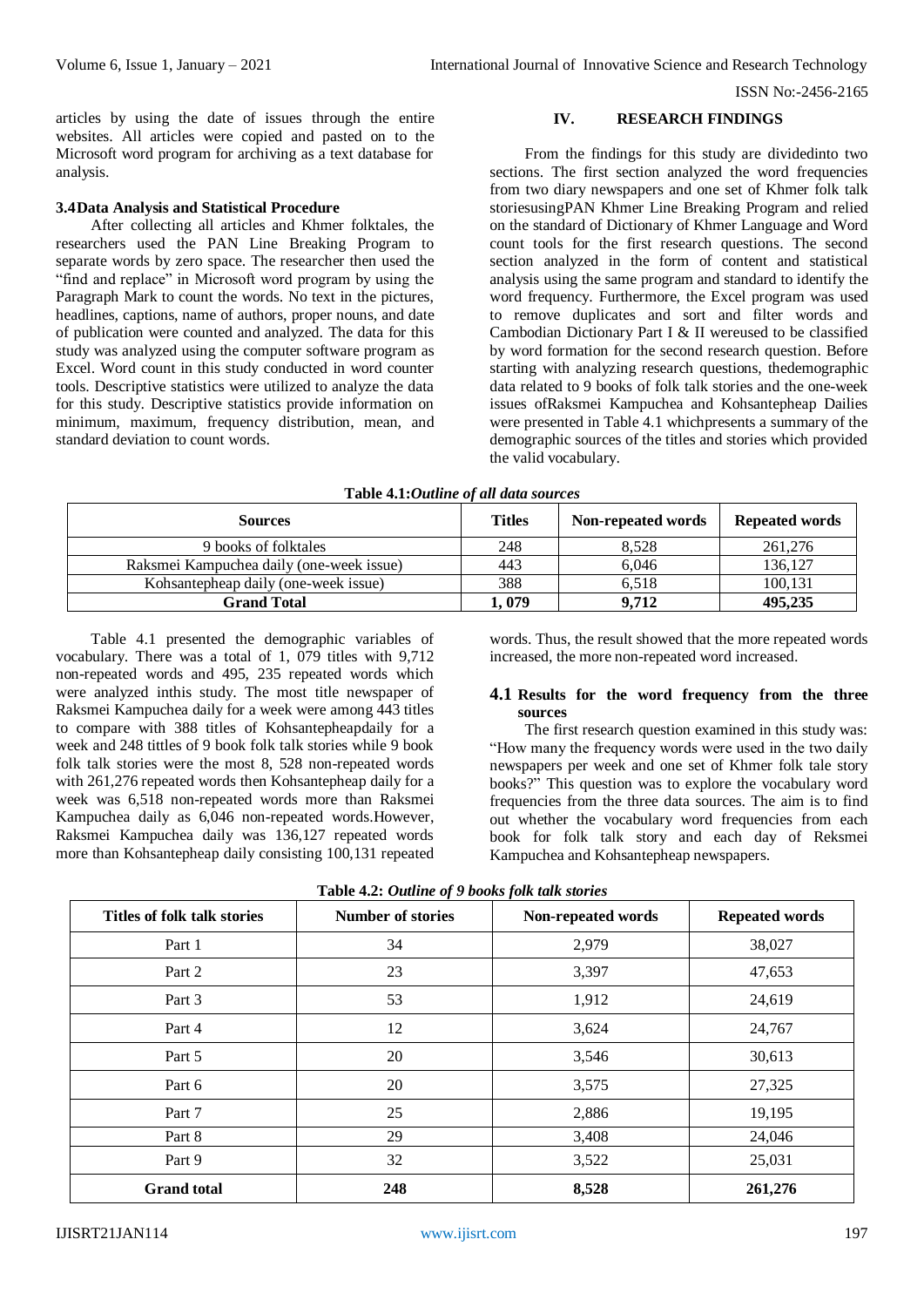As showed in the table 4.2, the 9 book of folk talk stories consisted of 248 stories with 8,528 non-repeated words and 261,276 repeated words. Each part of the folk talk stories ranges from the minimum number of stories, 12, to the maximum number of stories, 53 with the lowest vocabulary of 1,912 non-repeated words to the highest vocabulary of 3,624 non-repeated words and the lowermost

number of 19,195 repeated words to the uppermost number of 47,653 repeated words. The minimum number of stories part 4 compared with maximum number of stories part 3 different among five times while non-repeated words of part 4were much moretwo times of non-repeated word of part 3. The repeated words of part 4 were the comparable size on the repeated words of part 3.

| 9 book folk talk stories | <b>Minimum</b> | <b>Maximum</b> | Mean  | <b>SD</b> |  |
|--------------------------|----------------|----------------|-------|-----------|--|
| Number of titles         |                |                | 28    |           |  |
| Non-repeated words       | 1912           | 3624           | 3205  | 551       |  |
| Repeated words           | 19195          | 47653          | 29031 | 8720      |  |

## **Table 4. 3:** *Outline of Mean of 9 books folk talk stories*

As seenin the table 4.3, the outline of mean of grand total of 9 book of folk talk stories were covered with number of titles, non-repeated words, and repeated words. The mean of number of titles was  $(M = 28$  and  $S.D = 12)$  while mean of non-repeated words was  $(M=3205$  and  $S.D = 551$ ) and mean

of repeated words was  $(M=29031$  and  $S.D = 8720$ . The findings showed that an average book of the folk talk story was uttered approximately 3000 non-repeated words and 30000 repeated words.

| Day issued          | <b>Number of titles</b> | Non-repeated words | <b>Repeated words</b> |
|---------------------|-------------------------|--------------------|-----------------------|
| Day 1 for Monday    | 58                      | 2,214              | 15,151                |
| Day 2 for Tuesday   | 78                      | 2,520              | 21,661                |
| Day 3 for Wednesday | 76                      | 2,443              | 20,504                |
| Day 4 for Thursday  | 83                      | 2,920              | 20,577                |
| Day 5 for Friday    | 52                      | 2,320              | 13,725                |
| Day 6 for Saturday  | 35                      | 1,863              | 9,422                 |
| Day 7 for Sunday    | 61                      | 2,487              | 15,289                |
| <b>Grand</b> total  | 443                     | 6,046              | 136,127               |

# **Table 4. 4:** *Outline of Raksmei Kampuchea Daily (one-week issue)*

As displayed in Table 4.4, the Raksmei Kampuchea Daily (one-week issue) contained for 443 number of titles with 6,046 non-repeated words and 136,127 repeated words. The minimum number of titles was issued on Saturday that consisted of 35 titles with 1,863 non-repeated words and 9,422 repeated words while the maximum number of titles was issued on Thursday that was 83 titles with 2,920 nonrepeated words and 20,577 repeated words. The lowest nonrepeated words were then on Saturday that included 1,863 words while the highest repeated words were on Thursday that was among 2,920 words. Moreover, the lowermost repeated words were on Saturday including 9,422 words whereas the uppermost repeated words were on Tuesday covering 21,504 words. Thus, Reksmei Kampuchea Dialywas written the most common article issues on six days a week, but the lowest common on Saturday.

| Day issued          | <b>Number of titles</b> | Non-repeated words | <b>Repeated words</b> |
|---------------------|-------------------------|--------------------|-----------------------|
| Day 1 for Monday    | 64                      | 2,582              | 19,342                |
| Day 2 for Tuesday   | 63                      | 2,746              | 19,692                |
| Day 3 for Wednesday | 65                      | 2,481              | 17,453                |
| Day 4 for Thursday  | 52                      | 3,131              | 23,632                |
| Day 5 for Friday    | 56                      | 2,865              | 17,737                |
| Day 6 for Saturday  | 24                      | 1,427              | 6,779                 |
| Day 7 for Sunday    | 64                      | 2,103              | 11,456                |
| <b>Grand</b> total  | 388                     | 6,518              | 100,131               |

|  | Table 4.5: Outline of Kohsantepheap Daily for a week |  |
|--|------------------------------------------------------|--|
|  |                                                      |  |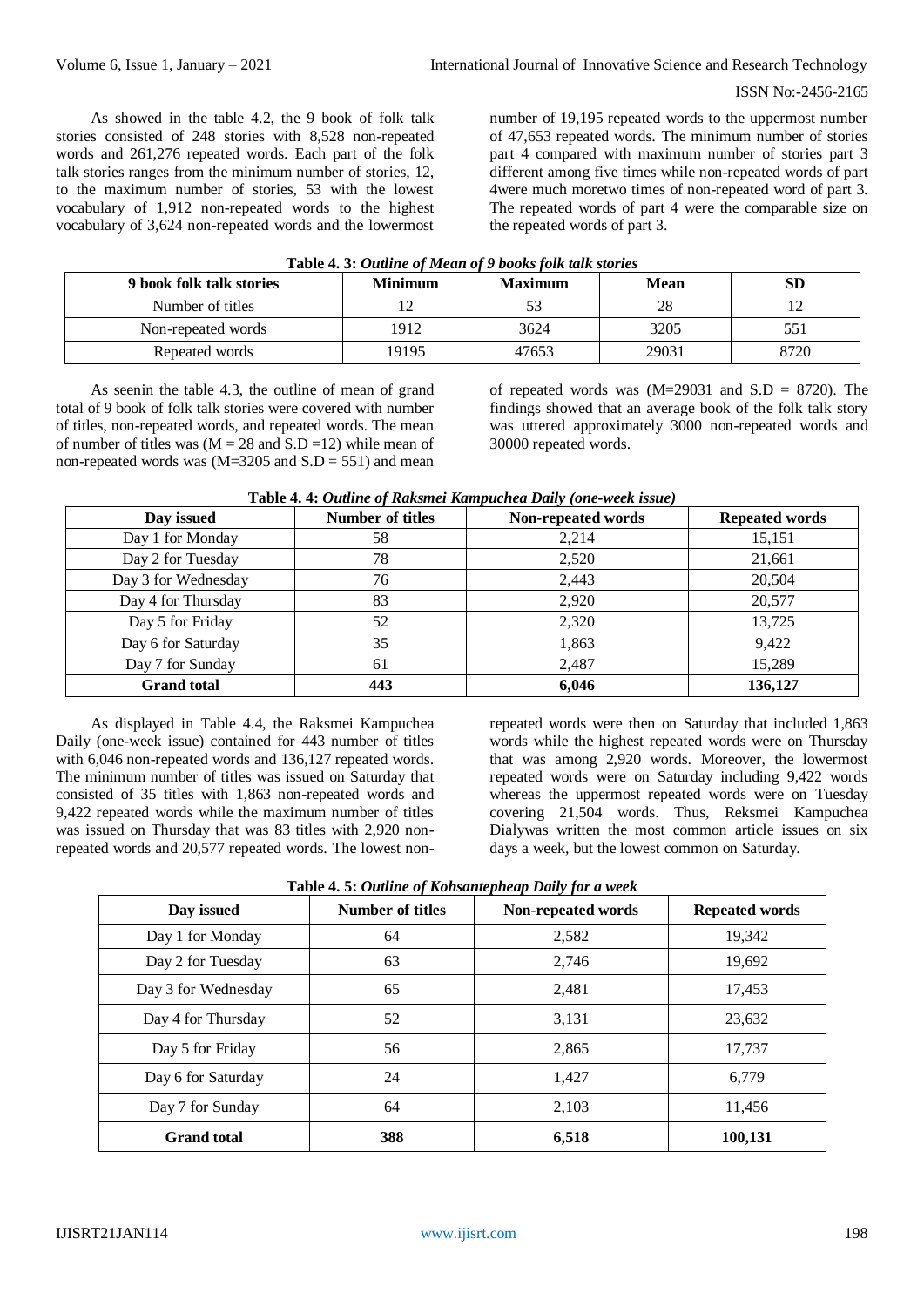As shown in Table 4.5, the one-week issue of the Kohsantepheap Daily contained for 388 number of titles with 6,518 non-repeated words and 100,131 repeated words. The outmost number of titles were on Monday, Tuesday, Wednesday, and Sunday of Kohsantepheap Daily, which are about 65 titles while the number of titles was on Friday, which is 56, and the lowermost number of tiles was on Saturday, which is 24 titles. Over 2500 non-repeated words was written on Monday, Tuesday, Thursday, and Friday whereas under 2500 non-repeated words was uttered on Saturday and Sunday. Plus, the uppermost repeated words were on Thursday, which is more than 20000 words, while the bottommost repeated words were on Saturday, which is under 10000 words, and between 10000 and 20000 repeated words were on Monday, Tuesday, Wednesday, Friday, and Sunday. Thus, the result showed that weekday was the most common written, while the weekend day was the lowest common utterance in producing articles for issues.

| $\mathbf{N_0}$ | <b>Two Newspapers</b>          | <b>Minimum</b> | <b>Maximum</b> | <b>Mean</b> | <b>SD</b> |  |  |
|----------------|--------------------------------|----------------|----------------|-------------|-----------|--|--|
|                |                                | Kohsantepheap  |                |             |           |  |  |
|                | Number of titles               | 35             | 83             | 63          | 17        |  |  |
| $\overline{2}$ | Non-repeated words             | 1863           | 2920           | 2395        | 322       |  |  |
| 3              | Repeated words                 | 9422           | 21661          | 16618       | 4477      |  |  |
|                | Raksmei Kampuchea              |                |                |             |           |  |  |
|                | Number of titles               | 24             | 65             | 55          | 15        |  |  |
| $\overline{2}$ | Non-repeated words             | 1427           | 3131           | 2476        | 563       |  |  |
| 3              | Repeated words                 | 6779           | 23632          | 16584       | 5649      |  |  |
|                | Grand total of the two sources |                |                |             |           |  |  |
|                | Number of titles               | 30             | 71             | 59          | 14        |  |  |
| 2              | Non-repeated words             | 1645           | 3026           | 2436        | 420       |  |  |
| 3              | Repeated words                 | 8101           | 22105          | 16601       | 4768      |  |  |

| Table 4.6: Outline of Mean of Kohsantepheap and Raksmei Kampuchea Dailies for a day |  |  |
|-------------------------------------------------------------------------------------|--|--|
|                                                                                     |  |  |

As shownTable 4.6, the outline of mean of Kohsantepheap was the mean of number of titles  $(M = 63$ and  $S.D =17$ ) while mean of non-repeated words was  $(M=2395$  and  $S.D = 322$ ) and mean of repeated words was  $(M=16618$  and  $S.D = 4477$ ). Moreover, the outline of mean of Raksmei Kampuchea was the mean of number of titles  $(M = 55$  and S.D =15) while mean of non-repeated words was ( $M=2476$  and  $S.D = 563$ ) and mean of repeated words

was ( $M=16584$  and  $S.D = 5649$ ). Furthermore, the outline of mean of grand total of two sources was the mean of number of titles ( $M = 59$  and  $S.D = 14$ ) while mean of non-repeated words was  $(M=2436$  and  $S.D = 420$ ) and mean of repeated words was  $(M=16601$  and  $S.D = 4768$ ). Therefore, authors of two newspapers as Kohsantepheap and Raksmei Kampuchea, which each one is almost 2000 non-repeated words per day, regularly wrote.

| <b>Grand total of sources</b> | <b>Minimum</b> | <b>Maximum</b> | Mean  | S.D  |
|-------------------------------|----------------|----------------|-------|------|
| Number of titles              |                | ნა             | 44    |      |
| Non-repeated words            | 2279           | 3522           | 2845  | 467  |
| Repeated words                | 14509          | 29669          | 21920 | 4765 |

**Table 4. 7***: Outline of Mean of Grand total of Sources per day*

As Table 4.7 shows, the outline of mean of grand total of sources was themean of number of titles  $(M = 45$  and S.D  $=15$ ) while mean of non-repeated words was (M=3000 and  $S.D = 500$  and mean of repeated words was  $(M=20000$  and  $S.D = 5000$ )using whole articleper day. Hence, both book and newspapers were commonly written approximately 3000 non-repeated words and 20000 repeated words, which are issues per day or a book publication.

# **4.2 Results for the frequency and type of words in each grade**

The secondresearch question examined in this study was: "What extent is how many and what words in each grade for Khmer vocabulary of basic education based on frequency of its usage, in comparison to news sources?" This question was to investigate the vocabulary of basic education and how many and what words in each grade. The aim is to find outthe frequency and type of words included in the basic education from each grade including classified word formation such as  $(1)$  consonant + vowel;  $(2)$ consonant + vowel + consonant; (3) consonant + subconsonant + vowel + (consonant); (4) consonant +  $\text{consonant} + \text{sub-consonant} + (\text{sub-consonant}) + \text{vowel} +$ (consonant); (5) Pali and Sanskrit.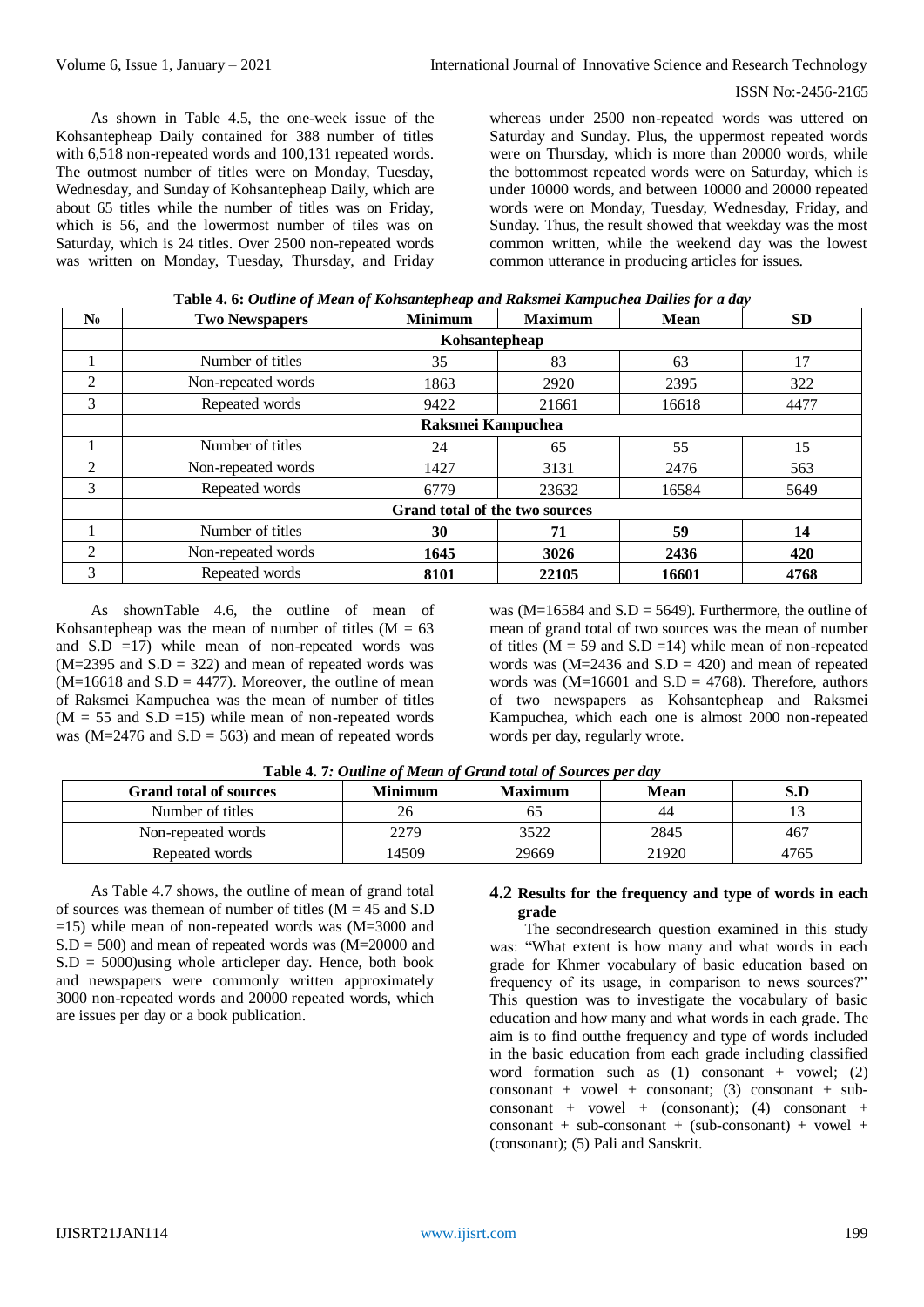| <b>Khmer</b> word formation                                                       | <b>Khmer</b> words            | Number of<br>words |
|-----------------------------------------------------------------------------------|-------------------------------|--------------------|
| $\cos$ onsonant + vowel                                                           | ក៏ចះដើរកៅអី                   | 908                |
| $\cos$ onsonant + vowel + consonant                                               | កោងមងរីករាយ                   | 2,513              |
| $\cos \theta$ + sub-consonant + vowel + (consonant)                               | ស្តាំម្រះឆ្វេងក្ពុង           | 2,443              |
| $\cos$ onsonant + consonant + sub-consonant + (sub-<br>$\cos$ onsonant $)+$ vowel | បង្កីវង្វេងចង្ក្រោះសង្គ្រាម   | 998                |
| Pali and Sanskrit                                                                 | កម្មករចិត្តវិន័យព្រឹត្តិការណ៍ | 2,580              |
| <b>Grand</b> total                                                                |                               | 9,712              |

**Table 4. 8:** *Classification of word formation*

As showed in Table 4.8, Khmer word formation was divided into five dimensions that c ranged from 908 words to 2,580 words and 9,712 grand total words. Plus, Khmer word formation was 908 words as consonant + vowel: 2.513 words as consonant + vowel + consonant:  $2.443$  words as  $\text{consonant} + \text{sub-consonant} + \text{vowel} + (\text{consonant}); 998$ words as consonant + consonant + sub-consonant + (subconsonant) + vowel; and 2,580 words as Pali and Sanskrit. After receiving 9,712 words from three sources, the grand total words were divided into nine as fundamental educations in Cambodia that starts from first grade to ninth grade. The result showed that each grade was about for 1,000 new words based on frequency usage in chronological order.

| <b>Compare with news sources</b>         | <b>Repeated</b> | Non-repeated | $%$ (compare with $9,000$<br>words) |
|------------------------------------------|-----------------|--------------|-------------------------------------|
| ThmeyThmey News                          | 1,471           | 476          | 0.93%                               |
| Camnews                                  | 2,491           | 576          | 0.94%                               |
| Resmei Kampuchea News                    | 1,576           | 587          | 0.91%                               |
| <b>Fresh News</b>                        | 1,210           | 412          | 0.96%                               |
| Sabay News                               | 1,052           | 387          | 0.90%                               |
| Khmer Literature grade 12                | 2,549           | 750          | 0.93%                               |
| History in higher education              | 1,458           | 451          | 0.89%                               |
| Study guidebook for high school students | 1,611           | 412          | 0.96%                               |
| Critical thinking book for teachers      | 1,686           | 434          | 0.95%                               |
| <b>Grand</b> total                       | 15,105          | 1,790        | $0.93\%$                            |

**Table 4. 9***: 9,000 words compares with news sources per article and chapter*

As Table 4.9 shows, in order to compare 9,000 words as mentioned inserting to basic educational curriculum to news sources such as ThmeyThmey, Camnews, ResmeiKampuchear, Fresh News, and Sabay newspapers per article and Khmer literature book for grade 12, history books for higher education, study guidebooks for high school students, and critical thinking books for teachers per chapter. The results showed that grand total overlapped words were 93%. The findings showedthat 9,000 words for basic educational words for putting in curriculum was scientific evidence to suggest that a guidance for curriculum developers and publishers.

# **V. DISCUSSION AND CONCLUSION**

This research study tried to examine "measuring Khmer vocabulary size for each grade in basic education" It tried to answer two questions. As explained in the findings, there was a total of 1,000 titles with 10,000 non-repeated words and 500,000 repeated words analyzed in this study. The outline of mean of Kohsantepheap and Raksmei Kampuchea dailies for one-week issue was 60 average of titles with the mean of 2,500 non-repeated words and 20000 repeated words for a day issued and the outline of mean of

grand total of 9 book folk talk stories was the mean of number of stories, which is 28, while mean of non-repeated words was close to 3000words and mean of repeated words was similar to 20000 words. It may be authors of two online newspapers and a series of 9 books of Khmer folktales to use the level of contextual, ritual, and limited words in narrative the text. Moreover, Khmer language may be likely to update words slowly and no level of words to organize from the most to rarest frequency usage. Thus, authors wrote an article and a Khmer folktale book around the mean of 3000 non-repeated words and 20000 repeated words, which are issues per day or a book publication.

Regarding theword frequency, the result showed that each grade was approximately 1,000 new words based on frequency usage in a chronological order. The vocabulary was divided into five dimensions of word formations ranging from 908 words to 2,580 words and 9,712 grand totalwords. Additionally, Khmer word formation was 908 words as consonant + vowel; 2,513 words as consonant + vowel + consonant:  $2.443$  words as consonant + sub- $\cos$ consonant + vowel + (consonant): 998 words as consonant +  $\text{consonant} + \text{sub-consonant} + (\text{sub-consonant}) + \text{vowel:}$  and 2,580 words as Pali and Sanskrit.It may be likely to use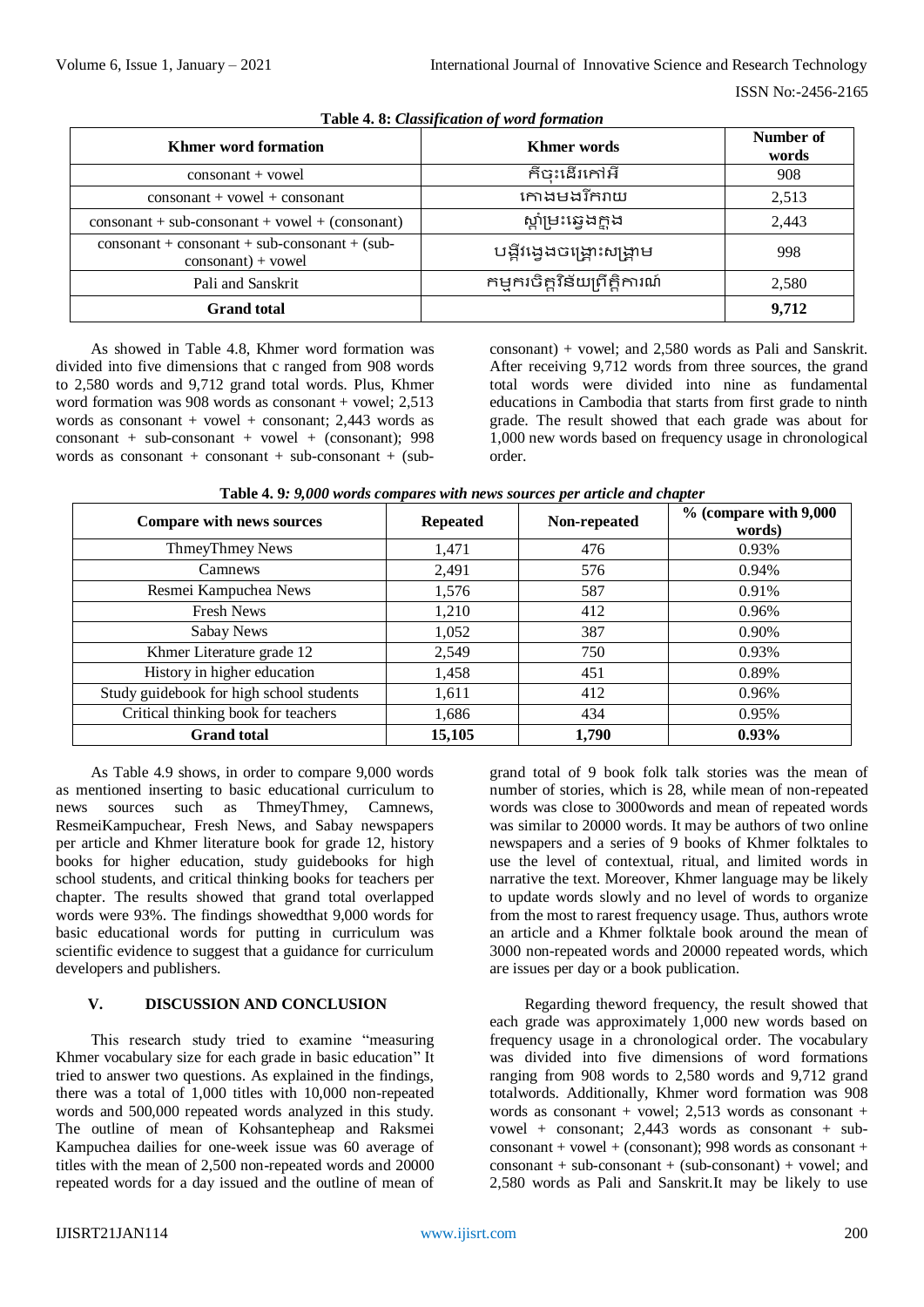10,000 non-repeated words to verify with the mean of Kohsantepheap, Raksmei Kampuchea, 9 book of Khmer folktales which were utilized daily and it may progressively increase 3 times of the mean of non-repeated words. It is assumed that readers have an opportunity to read the books or newspapers easily if they know approximately 10,000 non-repeated words andthat students use 1,000 non-repeated words for first grade to 9,000 words in ninth grade, so students might read and write words effectively and efficiently from the books and newspapers. The results from this study are consistent with the findingsof Hirsh and Nation (1992) found that English native speakers grow by up to twenty years at the rate of 1,000-word families per year and also indicate that awareness of 5,000-word families is essential to enjoy reading. Biemiller and Slonim (2001) and Biemiller and Boote(2006) stated resulting in an increase of about 1000-word families per year. Nation (2006) asserts that 8,000 to 9,000-word families are needed for understanding a written text and a vocabulary of 6,000 to 7,000-word families for comprehension of spoken text, if 98% coverage of a text is desired. Milton (2009) proposes a common language for British undergraduates as limited as 9,000-word families. Milton and Treffers-Daller(2013) indicated UK undergraduates enter university with a 10,000 word definition vocabulary and gain about 500 words each year while studying. The results from this study are inconsistent with the findings of Hartmann (1946) produced estimates of 200,000 words known by undergraduates. Then, the finding of Diller (1978)and Kirkpatrick (1891) presented that the vocabulary of native speakers of English at between 10,000 and 100,000 words dependent on education. Plus, Seashore and Eckerson(1947), Miller and Gildea (1987), and White, Graves, and Slater (1990)suggest 60,000 words to educated monolingual speakers. Nagy and Herman (1984) estimated of 40,000 words known by college seniors. Furthermore, Thorndike and Lorge's(1944), Lorge and Chall(1963), Goulden, Nation, and Read (1990), and D'Anna et al.(1991), estimate the vocabulary size of a welleducated adult native English speaker in research for L1 learners as subjects to be around 17,000 words.

To conclusion, this study is attempted to the measuring Khmer vocabulary size for each grade in basic education. Based on the results of the study the mean of grand total of sources was themean of number of titles  $(M = 45$  and S.D  $=15$ ) while mean of non-repeated words was (M=3000 and S.D = 500) and mean of repeated words was nearly  $(M=20000$  and  $S.D = 5000$ . Furthermore, the result showed that each grade was approximately for 1,000 new words based on frequency usage starting from first grade to ninth grade divided into six different categories. The findings showed that 9,000 words for basic educational words for putting in curriculum was scientific evidence to suggest a guidance for curriculum developers and publishers. Thus, the results of this study should be considered in the positive effectiveness on Khmer vocabulary for basic education and developing on wordlist of a guidance for curriculum developers and publishers or this result of the study should be discussed for further studies.

#### **REFERENCES**

- [1]. Biemiller, A., & Boote, C. (2006). An effective method for building vocabulary in primary grades. *Journal of Educational Psychology*, *98*(1), 44–62. https://doi.org/10.1037/0022-0663.98.1.44
- [2]. Biemiller, A., & Slonim, N. (2001). Estimating root word vocabulary growth in normative and advantaged populations: Evidence for a common sequence of vocabulary acquisition. *Journal of Educational Psychology*, 93(3), https://doi.org/10.1037/0022-0663.93.3.498
- [3]. Burns, C. P., & Broman, L. B. (1975). *The language arts in childhood education*. Chicago: Rand McNally College Publishing Company.
- [4]. Cameron, L. (2001). *Teaching languages to young learners*. Cambridge: Cambridge University Press.
- [5]. D'Anna, C. A., Zechmeister, E. B., & Hall, J. W. (1991). Toward a Meaningful Definition of Vocabulary Size. *Journal of Reading Behavior*, *23*(1), 109–122.
- [6]. Davies, P., & Pearse, E. (2000). *Success in English teaching*. Oxford: Oxford University Press.
- [7]. Diamond, L., & Gutlohn, L. (2006). *Vocabulary handbook*. Berkeley, CA: Brookes.
- [8]. Diller, K. C. (1978). *The language teaching controversy*. Rowley, Mass: Newbury House.
- [9]. Goulden, R., Nation, P., & Read, J. (1990). How large can a receptive vocabulary be? *Applied Linguistics*, *11*(1), 341–363.

https://doi.org/10.1093/applin/11.4.341

- [10]. Graves, F. M. (2006). *The Vocabulary Book*. New York, NY: Teachers College Press.
- [11]. Harmer, J. (2007). *How to teach English*. Essex, England: Pearson Education Limited.
- [12]. Hartmann, G. W. (1946). Further evidence on the unexpected large size of recognition vocabularies among college Students. *Journal of Educational Psychology*, *37*(1), 436–439.
- [13]. Hatch, E., & Brown, C. (1995). *Vocabulary, semantics, and language education*. New York, NY: Cambridge University Press.
- [14]. Hirsh, D., & Nation, P. (1992). What vocabulary size is needed to read unsimplified texts for pleasure? *Reading in a Foreign Language*, *8*(1), 689–696.
- [15]. Hornby, A. S. (1995). *Oxford advanced learners' dictionary of current English*. Oxford: Oxford University Press.
- [16]. Hubbard, P. (1983). *A training Course for TEFL*. Oxford: Oxford University Press.
- [17]. Kirkpatrick, E. (1891). The number of words in an ordinary vocabulary. *Science*, *18*(446), 107–108.
- [18]. Krashen, S. D., & Terrell, T. D. (2000). *The natural approach: Language acquisition in the classroom*. New York, NY: Longman.
- [19]. Laufer, B., & Nation, P. (1995). Vocabulary size and use: Lexical richness in L2 written production. *Applied Linguistics*, *16*(1), 307–322. https://doi.org/10.1093/applin/16.3.307